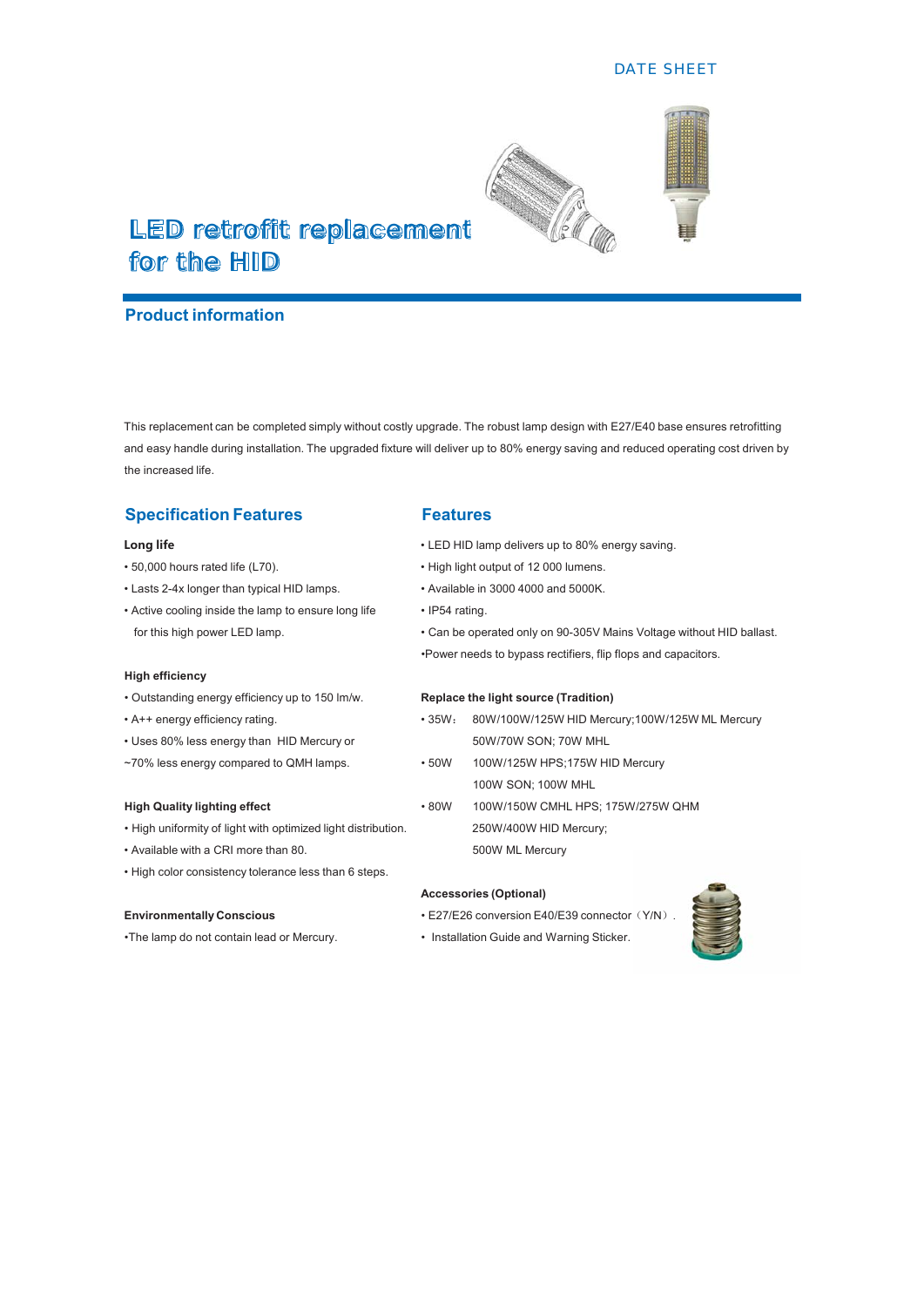## **Application**



## **Specification summary**

| Rated<br>Wattage<br>(W) | <b>Base</b> | <b>CCT</b><br>(K) | <b>Product Description</b> | Rated<br>Lumens<br>(lm) | Life<br>L70<br>(hrs) | <b>CRI</b><br>(Ra) | Energy<br>Efficienc<br>У | <b>Burn</b><br>Position |
|-------------------------|-------------|-------------------|----------------------------|-------------------------|----------------------|--------------------|--------------------------|-------------------------|
| 35                      | E27/E26     | 3000              | L:175*Ø70mm                | 5075                    | 50,000               | 80                 | $A++$                    | universal               |
| 35                      | E27/E26     | 4000              | L:175*Ø70mm                | 5250                    | 50,000               | 80                 | $A++$                    | universal               |
| 35                      | E27/E26     | 5000              | L:175*Ø70mm                | 5425                    | 50,000               | 80                 | $A++$                    | universal               |
| 50                      | E27/E26     | 4000              | $L:195*070$ mm             | 7250                    | 50,000               | 80                 | $A++$                    | universal               |
| 50                      | E27/E26     | 3000              | $L:195*070$ mm             | 7500                    | 50.000               | 80                 | $A++$                    | universal               |
| 50                      | E27/E26     | 5000              | L:195*Ø70mm                | 7750                    | 50.000               | 80                 | $A++$                    | universal               |
| 80                      | E27/E26     | 3000              | L:205*Ø70mm                | 11600                   | 50.000               | 80                 | $A++$                    | universal               |
| 80                      | E27/E26     | 4000              | L:205*Ø70mm                | 12000                   | 50,000               | 80                 | $A++$                    | universal               |
| 80                      | E27/E26     | 5000              | L:205*Ø70mm                | 12400                   | 50,000               | 80                 | $A++$                    | universal               |

\*T: Timer dimming. TC: Programmable dimming and microwave sensor.

\*If you use E40/E39 lamp holder, add E27 to E40/E39 converter can be used.

## **Electrical and Photometric Characteristics**

| Ambient temperature range  | $-40^{\circ}$ C to $+55^{\circ}$ C       |
|----------------------------|------------------------------------------|
| Number of switching cycles | >25,000                                  |
| Lumen maintenance at B50   | >70%                                     |
| Color consistency          | <6 steps                                 |
| Beam Angle                 | $360^\circ$                              |
| Dimmable                   | No/Yes                                   |
| Fixture rating             | Indoor: open fixture with dry conditions |
|                            | Outdoor: enclosed fixture only           |
| Starting time              | $< 0.5$ sec                              |
| Material                   | $6063$ aluminum + PC                     |
| Lamp Voltage               | $90 - 305V$                              |
| Lamp Power Factor          | >0.95                                    |
| Cooling                    | Active cooling with fan inside the lamp  |
| Surge Voltage protection   | 6KV lamp only*                           |

\* Lamp's surge performance in fixture may vary with different fixture according to their design and condition.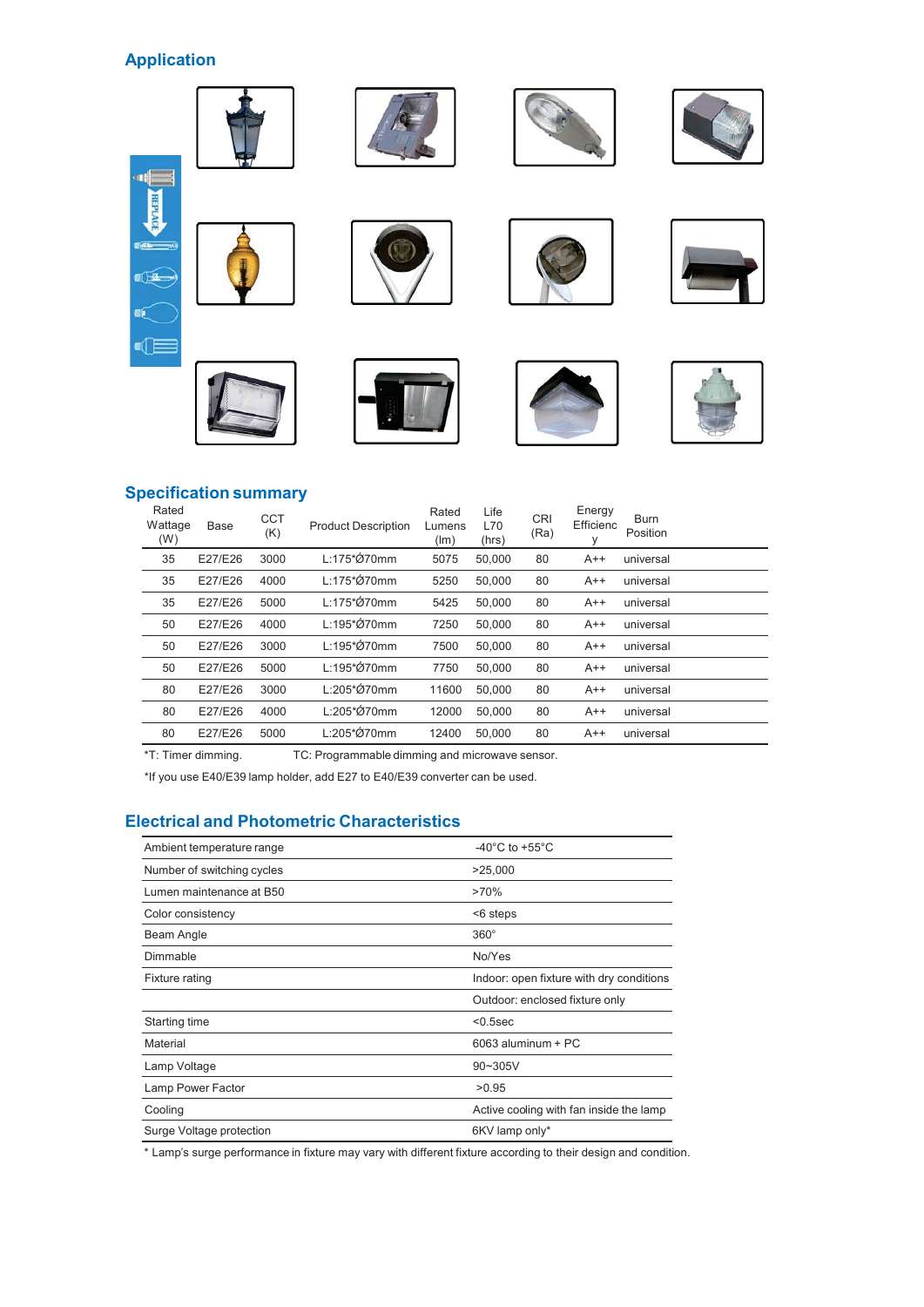### Intelligent temperature protection function

• Working condition: -40°C to 55°C, Status Indication:

| <b>Environment temperature</b>           | Lamp status              |
|------------------------------------------|--------------------------|
| $<-40$ °C                                | Can not turn on          |
| $-40^{\circ}\text{C}-55^{\circ}\text{C}$ | Normal working           |
| $\geq 60$ C                              | Power change to 60% watt |
| ≥80°C                                    | Shut down                |
| Restored to ≦55℃                         | Resume normal working    |

\* Environment temperature: The air temperature around the lamp.

Output Power 100% 100% 60% 60% 60% 60% 1Watt 1Watt 1 Wa 80°C 60°C 80°C 60°C<br>Application environment temperature  $-40^{\circ}$  $0^{\circ}$ 60°C

Mark:

- Green area : Normal working.
- · Yellow area: In protected status.
- Red area:Abnormal status.
- . It must be handled in time, if the lamp in yellow or red status.





## **Packing**

| Watt                       | 35W      | 50W       | 80W       |                  |
|----------------------------|----------|-----------|-----------|------------------|
| Package Size(mm) 78*78*218 |          | 78*78*218 | 78*78*218 |                  |
| Net $(kg)$ /Pcs            | 0.403    | 0.45      | 0.55      |                  |
| Gross (kg) /Pcs            | 0.48     | 0.52      | 0.62      |                  |
| Pick Up Qty                | 24       | 24        | 24        |                  |
| Carton Size  (cm)          | 45*33*26 | 45*33*26  | 45*33*26  |                  |
| Net $(kg)$ /Cot            | 9.672    | 10.8      | 13.2      |                  |
| Gross (kg) /Cot            | 11.52    | 12.48     | 14.88     |                  |
| $CBM$ $(m3)$               | 0.039    | 0.039     | 0.039     | $\overline{z_0}$ |



#### **Operation and maintenance**

- Store and use the lamps the same way as standard HID lamps.
- Lamps should be kept free from contamination.
- . Switch off mains supply before installing/removing lamp.
- . Good condition of the lamp-holder contacts is important to ensure proper operation of lamp.
- . Use in Indoor open fixture with dry condition, Outdoor enclosed fixture only.
- . Not for use in emergency lighting circuits.
- . Re-wiring of fixture to bypass HID ballast, ignitor, capactor is compulsory for this lamp.

## **Energy Savings switching from HID to LED**

| Replacement Wattage | <b>HID System Wattage</b> | <b>LED System Wattage</b> | <b>System Energy Savings</b> |
|---------------------|---------------------------|---------------------------|------------------------------|
| 175W                | 210W                      | 80W                       | 130W                         |
| 100W                | 120W                      | 50W                       | 70W                          |
| 80W                 | 100W                      | 35W                       | 65W                          |

\*This data source to take the case data has been implemented after finishing

### **Dimensions (mm)**